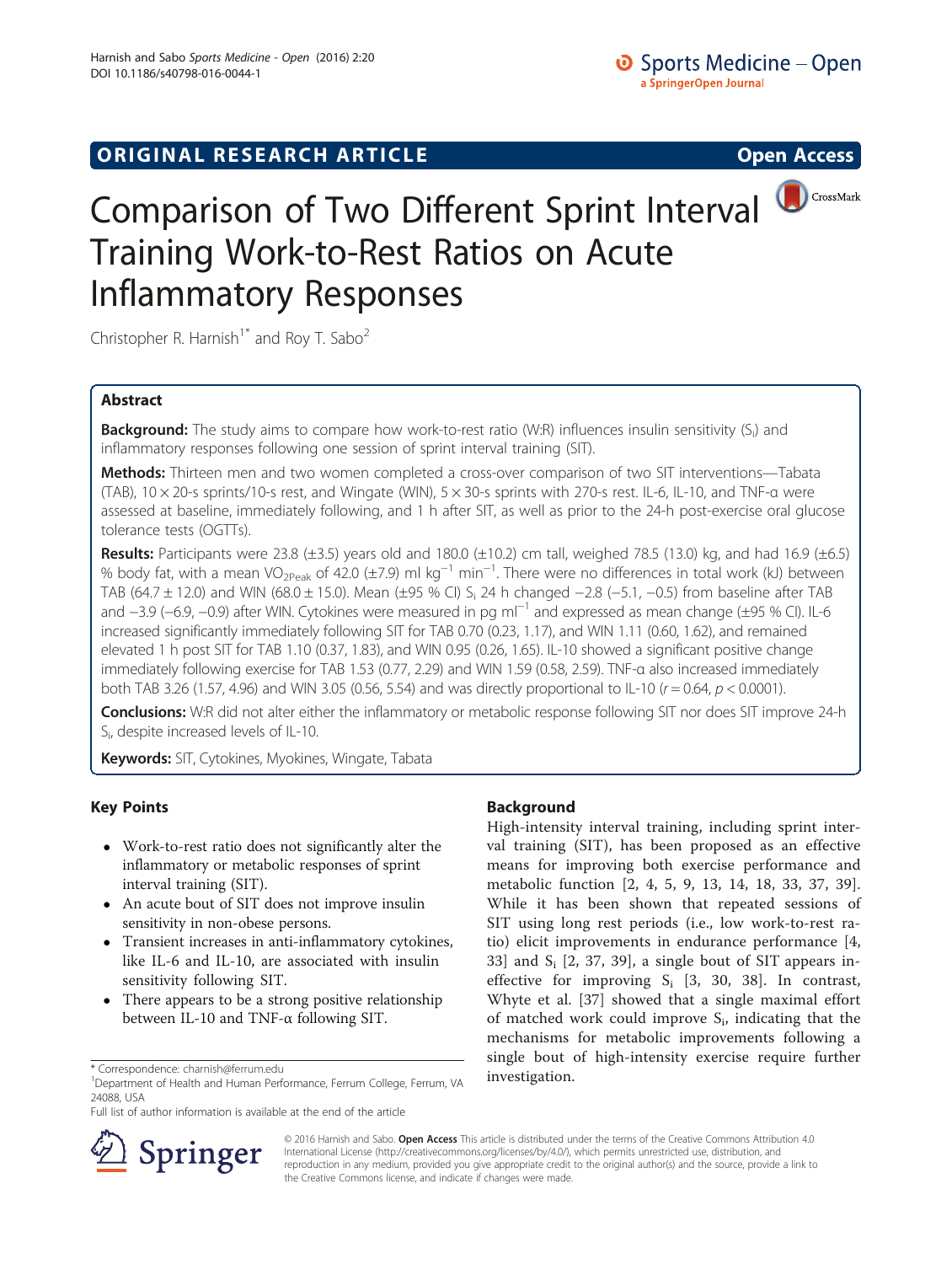There are many possible mediators of  $S_i$  and glucose uptake following exercise, including cytokines [[10, 11, 26](#page-7-0)–[28](#page-7-0), [31](#page-7-0)]. It is also important to note that while some describe exercise-induced IL-6 release as anti-inflammatory [\[26](#page-7-0)], others continue to view IL-6 as pro-inflammatory [[22](#page-7-0)–[24](#page-7-0)], complicating the interpretation of their impact. For example, endurance exercise has long been viewed as anti-inflammatory, resulting in significant increases in circulating cytokines like IL-6 and IL-10, which are believed to improve glucose uptake [\[21](#page-7-0), [26](#page-7-0)]. In contrast, SIT is viewed as pro-inflammatory with significant increases in IL-6 within 1 h after training [\[22](#page-7-0)–[24](#page-7-0)]. More recently, however, Lira et al. [[19\]](#page-7-0) have shown that both upper and lower extremity Wingate sprints elicit similar significant increases in IL-10, but not IL-6 immediately following exercise, indicating that high-intensity sprint training may have an anti-inflammatory effect immediately following exercise. Furthermore, unlike endurance exercise, which improves  $S_i$  after just a single bout, SIT has only been shown to improve  $S_i$  after two or more weeks of training. Therefore, it is unclear whether inflammatory cytokines are influencing the metabolic changes following a single bout of exercise.

Another important, yet unstudied area, is the effect of work-to-rest ratio (W:R) on the inflammation or Si. W:R is an important mediator of metabolic, cardiovascular, and endocrine responses during and after interval and resistance training [[8, 15, 16](#page-7-0)], but data are scarce as to how it influences exercise inflammatory response. Available evidence suggests that a brief bout of maximal sprints with very short rest periods could elicit a significant increase in both IL-6 and IL-10 [[11](#page-7-0), [25](#page-7-0)], as well as provide an exercise stimulus more akin to the brief time trial used by Whyte et al. [\[37\]](#page-7-0). Thus, we could elucidate whether any single bout of SIT could improve  $S_i$ , and whether inflammatory cytokines are related to such an improvement.

The purpose of this study was to compare the impact of W:R on  $S_i$  and inflammatory indices. We hypothesized that when matched for total work (kJ), SIT using brief rest periods (W:R = 2:1) would improve  $S_i$  and associated inflammatory markers more than SIT using long rests (W: $R = 1:9$ ).

## Methods

### Participants

A total of 13 men and 2 women were actively recruited for the study. All participants were evaluated for safe exercise participation using an American College of Sports Medicine (ACSM) risk factor assessment and informed of the purposes of the study before signing an informed consent document approved by the Virginia Commonwealth University (VCU) Institutional Review Board. Inclusion criteria included men and women between the ages of 18– 35 years old who were minimally active—at or below  $3 \times 30$  min of activity/week, and had a body fat ≤25 % for men and 32 % for women. Exclusion criteria were any person exceeding the body fat cut off, orthopedic limitations preventing full participation in the study, prediabetes or diabetes mellitus, reported hypothyroidism, renal disease, and/or anyone considered high risk for exercise participation based on current ACSM clinical guidelines.

### Experimental Protocol

All experimental procedures were performed in accordance with the ethical standards of the Declaration of Helsinki and approved by the VCU Institutional Review Board. The design (Fig. [1](#page-2-0)) was similar to previous SIT studies and consisted of a 1-week intra-subject control period. During this period, participants performed baseline (B) and pre-training (PRE) oral glucose tolerance tests (OGTTs). Participants then completed two different acute SIT protocols—Tabata and Wingate, utilizing a counter balanced cross-over trial design, with each training bout separated by no less than 1 week. Subject 1 was randomly assigned to either Tabata or Wingate first, completing the other session second; each subsequent subject was then assigned to the opposite group first. All exercise took place using a mechanically braked Monark Peak Bike (Monark Exercise AB, Sweden) equipped with an SRM power meter (SRM Service Center, Inc., Colorado Springs, CO). Blood samples (~10 ml) were taken immediately following, and 1 h after each training session, as well as 24 h after exercise; this corresponded to the initial resting sample prior to the postexercise OGTT. Women participants were tested during the follicular phase of their self-reported menstrual cycle to minimize the impact on cytokine levels.

#### Dietary Control

Each subject was asked to complete a 3-day dietary recall form prior to completing any blood analysis. Dietary analysis was performed by a registered dietician for later comparison, and participants were asked to pick 1 day within the recall and repeat those meals the day before each OGTT, recording the meals for those days. Additionally, each participant completed all training sessions after a 12-h fast, including alcohol and caffeine, and they abstained from significant activity 24 h prior to all exercise sessions and OGTTs.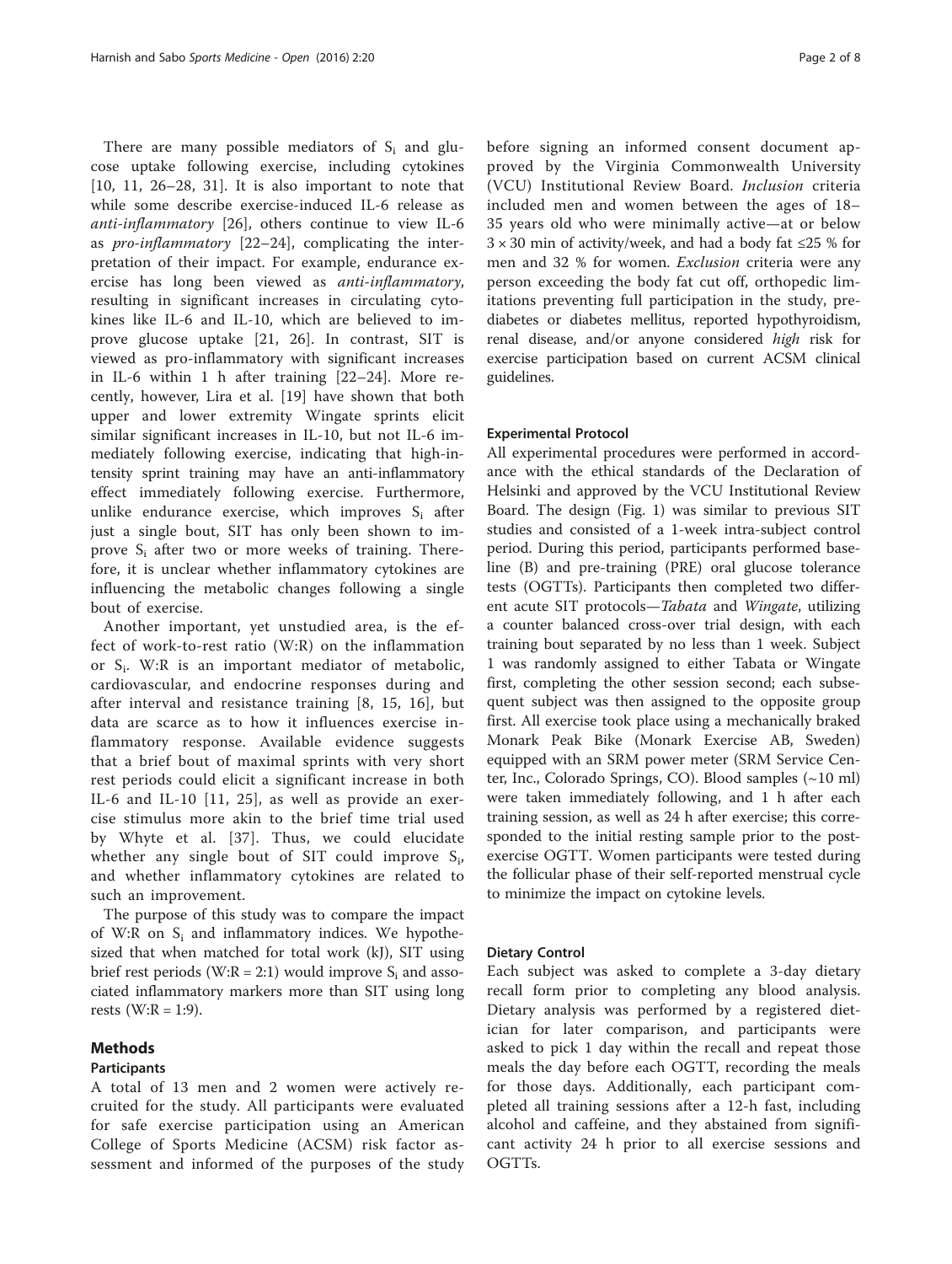<span id="page-2-0"></span>

## Preliminary Testing and Evaluation

On the initial assessment day (day 3) and during the OGTT, participants completed body composition analysis using bioelectrical impedance analysis (RJL Quantum IV, RJL Systems, Inc., Clinton Township, MI), where participants lay supine for a period of 20 min to allow body fluids to equilibrate across the body. During this time, small electrodes were placed on the right ankle and wrist. Body composition was then estimated using web-based software (RJL Interactive Online BIA, RJL Systems Inc., Clinton Township, MI). Following the initial OGTT, physiologic testing included bicycle  $VO<sub>2Peak</sub>$  testing. Testing was completed on the SRM equipped Monark bike; power (W) was measured for each stage.  $VO<sub>2</sub>$  and HR were measured continuously using a Parvo OneMax system (Parvo Medics, Salt Lake City, UT) and Polar HR monitor (Polar Electro Inc., New Success, NY), respectively. Participants were instructed to pedal at their preferred cadence throughout testing. The initial workload was set at 1.5 KP with an approximate work rate of 100 W, increasing by 0.5 KP every 2 min until volitional exhaustion was reached, or the subject could not maintain their chosen cadence. Peak power output at  $VO<sub>2Peak</sub>$  was calculated as the highest average 1-min power output achieved during the final stage of testing; this power output was termed Power at  $VO_{2Peak}$ 

# Exercise Protocols

All SIT sessions began between 0700 and 0900, and each subject's sessions took place at the same time of the morning. All sprint bouts began with a 10-min unloaded warm-up at  $\sim$ 70 rpm. Participants then pedaled against a resistance equivalent to 7 % (0.07 kg kg−<sup>1</sup> ) body mass for Wingate sprints and slightly lower 5 % (0.05 kg kg−<sup>1</sup> ) body mass for Tabata. The former resistance has been shown to produce optimal power output and reliable measurement [\[12\]](#page-7-0), while the latter was shown to be optimal during pilot data work prior to the study. Participants were instructed to pedal as fast as possible for  $\sim$ 2 s before the load is applied and to continue to crank while being provided with vigorous verbal encouragement throughout each sprint. The Wingate protocol consisted of a total of five 30-s sprints with approximately 4-min recovery (i.e., very slow unloaded pedaling), while those completing the Tabata protocol consisted of ten 20-s sprints with 10-s recovery. The number of intervals performed for each protocol was chosen based on pilot data indicating a close match in total work (kJ).

Peak and mean power (W), as well as total work, were measured and stored using the SRM power meter and downloaded for later analysis using commercially available software (Training Peaks 3.0, Training Peaks, Boulder, CO). Blood lactate samples (5 μl) were measured from the fingertip using a small plastic lancet prior to exercise, immediately following, 1 and 3 min after exercise, and analyzed using a Lactate Scout Analyzer (EKF diagnostic sales GmbH, Barleben/Magdeburg). Each sprint session lasted between 15 and 30 min with warm-up. For descriptive purposes, the relative average power output during each SIT session was expressed a % Power at VO2Peak.

## Blood Analysis

Hemoglobin concentration (g  $dL^{-1}$ ) and hematocrit (%), using the micro-hematocrit method, were measured in duplicate and then used to estimate percentage changes in PV [\[6](#page-7-0)]. An indwelling venous catheter was inserted to allow for convenient blood draws. Blood samples (~10 ml) were collected together using gray top sodium fluoride tubes (OGTT) and gold top serum-separator tubes (cytokines) throughout testing and then centrifuged after each session at 4000 rpm for 15 min at 4 °C. Separated plasma was immediately removed and stored in capped 1.5-ml polypropylene tubes frozen at −80 °C until later analysis.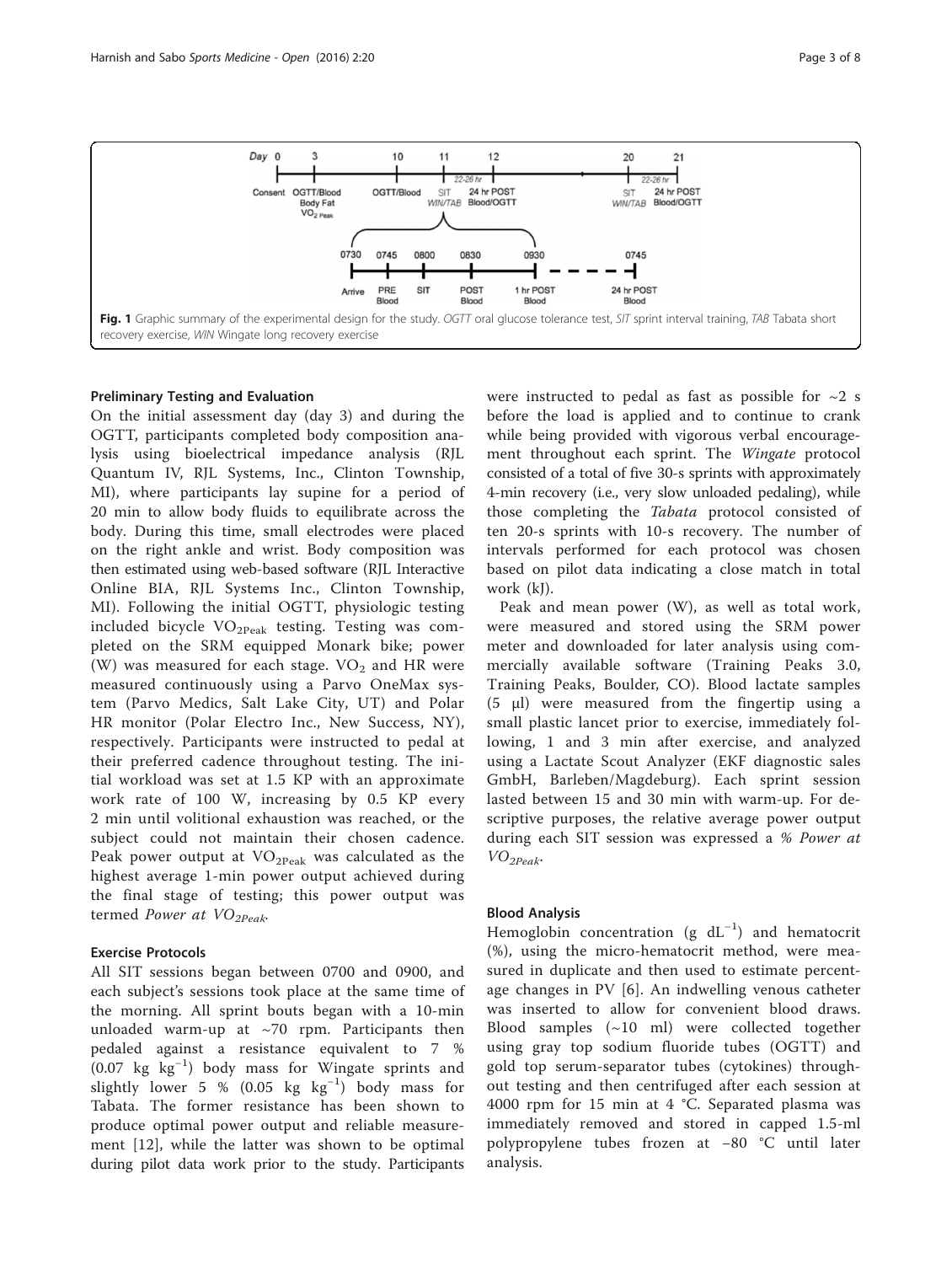Table 1 Comparison of Tabata and Wingate protocols and exercise session data

|                                | Tabata           | Wingate            | p value  |
|--------------------------------|------------------|--------------------|----------|
| Mean power (W)                 | 223.2 $(40.9)^a$ | 457.8 $(84.1)^{d}$ | < 0.0001 |
| % Power at VO <sub>2Peak</sub> | 95.6 $(8.9)^a$   | 196.8 $(24.4)^a$   | < 0.0001 |
| Work (kJ)                      | 64.7 (12.0)      | 68.0 (15.0)        | 0.515    |
| BLC (mM)                       | 12.8(2.6)        | 12.6(2.6)          | 0.831    |
| HR (bpm)                       | 180.7 (9.5)      | $173.9(9.0)^a$     | 0.0272   |

Data are presented as means (±SD)

 ${}^{a}$ Significant ( $p < 0.05$ ) difference between interventions

### Oral Glucose Tolerance Tests

OGTTs were completed following insertion of a catheter. Blood  $(\sim 10 \text{ ml})$  was drawn before, as well as 30, 60, 90, and 120 min after ingestion of a 75 % Glucola drink (Fisher Science Inc., Philadelphia, PA). Plasma glucose concentrations (mg dl−<sup>1</sup> ) were measured using the autoanalyzer glucose oxidase method, while plasma insulin concentrations (mU l−<sup>1</sup> ) were determined by ELISA (R&D Systems, Inc, Minneapolis, MN). The coefficient of variation (CV) for baseline Cederholm  $S_i$  was 4.8 %.

#### Inflammatory Markers

Inflammatory markers of interest included IL-6 (IL-6 B), IL-10 (IL-10 B), and TNF- $\alpha$  (TNF- $\alpha$  B) measured during baseline testing periods, as well as following each bout of SIT based on the time periods reported in prior research [\[22](#page-7-0)–[24](#page-7-0)]. At baseline, samples were analyzed from the blood taken at minute 0. On SIT days, 10 ml of blood was taken prior to, immediately following exercise (P), and 1 h later (P 1). A final cytokine measurement was taken prior to the OGTT  $\sim$ 24 h after the SIT bout (P 24). Plasma concentrations of IL- 6, IL-10, and TNF-α were determined using interleukin-specific Humakine ELISA kits (R&D Systems, Minneapolis, MN), each completed according to manufacturer's instructions. Coefficients of variation (CV) for IL-6, IL-10, and TNF- $\alpha$  were 9.9, 6.1, and 6.6 %, respectively.

#### Statistical Analysis

Data analysis was performed using commercially available software (Jump 13.0, SAS Institute Inc, Cary, NC). During the design process, power analyses run for cytokines and  $S_i$  estimated that an N of 15 provides a power of 0.85. All data are presented as means  $\pm$  SD. Area under the curve (AUC) was calculated using the trapezoidal rule, while the Cederholm index, which represents peripheral  $S_i$ , was calculated using the formula:

BW is the body weight,  $G_0$  and  $G_{120}$  are plasma glucose concentration at 0 and 120 min (mmol l<sup>-1</sup>), and  $I_{\text{mean}}$  and  $G_{\text{mean}}$  are the mean insulin (mU l<sup>-1</sup>) and glucose (mmol l−<sup>1</sup> ) concentrations during the OGTT.

All exercise responses  $(S_i, g)$ lucose AUC, insulin AUC, and cytokines) are reported as absolute values and changes from baseline. Data were analyzed using absolute change responses from baseline  $\pm$  95 % confidence intervals; 95 % CI changes that failed to cross 0 (i.e., 0 change) were considered significant. Dependent  $t$  tests were run to compare change in  $S_i$  following *Tabata* and *Wingate* SIT from baseline and at 24 h. IL-6, IL-10, and TNF- $\alpha$  were compared between SIT groups using a similar repeated measures ANOVA model, though with a four-level time indicator (baseline, post, 1 h, 24 h). Finally, Pearson's correlation coefficients were calculated to examine the relationships between  $S_i$  and changes in cytokine response.

#### **Results**

Fifteen participants completed both sprint sessions, with one subject unable to complete a 24-h follow-up after the Wingate session due to inclement weather. Participants were 23.8 (±3.5) years old and 180.0 (±10.2) cm tall, weighed 78.5 (13.0) kg, and had 16.9 ( $\pm$ 6.5) % body fat, with a mean VO<sub>2Peak</sub> of 42.0 (±7.9) ml kg<sup>-1</sup> min<sup>-1</sup> at 237.0 (±56.6) W. Dietary analysis indicated our participants consumed a diet consisting of  $2077.5 \pm 132.3$  kcal from  $81.9 \pm$ 8.0 g of fat,  $243.2 \pm 14.4$  g of carbohydrate, and  $93.2 \pm 6.8$  g of protein, and were without any remarkable findings. Table 1 provides a summary comparison of SIT session variables. The % Power at  $VO<sub>2Peak</sub>$  was significantly higher  $(p < 0.0001)$  during WIN  $(196.8 \pm 24.4 \%)$  compared to TAB  $(95.6 \pm 8.9 \%)$ . While there were no differences in total kJ  $(p = 0.5152)$  or blood lactate  $(p = 0.8307)$  between SIT sessions, HR was significantly lower ( $p =$ 0.0272) during Wingate sessions. Figure [2](#page-4-0) depicts sample SIT sessions for one subject. Overall responses for men and women overlapped and trended similarly and therefore were analyzed together.

## Insulin Sensitivity

Baseline S<sub>i</sub> for all participants was 75.9 (±1.0) mg  $I^2$ mM<sup>-1</sup> mU<sup>-1</sup> min<sup>-1</sup>. Table [2](#page-5-0) summarizes the S<sub>i</sub>, glucose AUC, and insulin AUC data for both SIT sessions using an intent-to-treat analysis. As noted above, one subject was unable to complete a 24-h post testing, including OGTT, after WIN training. The data indicate that  $S_i$  was significantly depressed after both TAB, −2.8 (−5.1, −0.5),

Cederholm S<sub>i</sub> = 75,000 +  $(G_0-G_{120}) \times 1.15 \times 180 \times 0.19 \times BW/120 \times G_{mean} \times log (I_{mean})$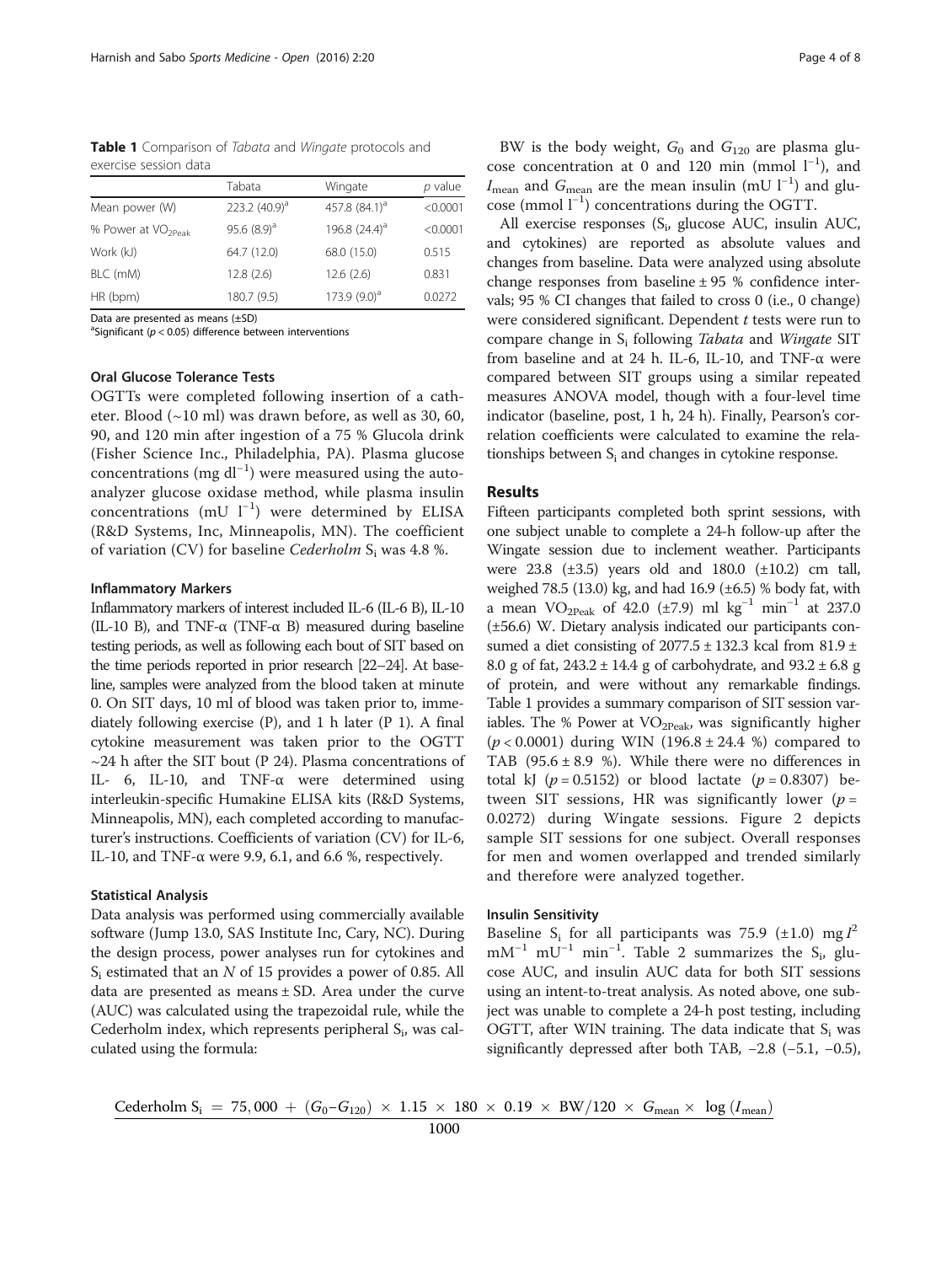<span id="page-4-0"></span>

and WIN, −3.9 (−6.9, −0.9), but no differences between sprint interventions ( $p = 0.6723$ ), and AUC for neither glucose nor insulin were significantly impacted (see Table [2\)](#page-5-0).

## Inflammatory Cytokine Response

Changes in glucose, insulin, and cytokines are summarized in Table [2.](#page-5-0) Plasma cytokine levels for IL-6, IL-10, and TNF-α were measured in all 15 participants during pre-OGTT (baseline) and TAB test sessions, where 14 participants of 15 participants were measured 24 h after WIN. IL-6 increased significantly immediately following SIT for TAB 0.70 (0.23, 1.17), and WIN 1.11 (0.60, 1.62), and remained elevated 1-h post SIT for TAB 1.10 (0.37, 1.83), and WIN 0.95 (0.26, 1.65). IL-10 showed a significant positive change immediately following exercise for TAB 1.53 (0.77, 2.29) and WIN 1.59 (0.58, 2.59). TNF-α also increased immediately both TAB 3.26 (1.57, 4.96) and WIN 3.05 (0.56, 5.54). All cytokines returned to baseline levels 24 h after exercise. The relative anti-inflammatory response, expressed as a ratio between IL-10 and TNF-α did not change significantly for any time period  $(p = 1.0)$  and ranged from 0.62 to a peak of 0.88 and 0.79 immediately following TAB and WIN, respectively. Results of all

significant Pearson correlations are summarized in Table [3](#page-5-0). IL-6 was not related to either IL-10 or TNF- α but showed a strong inverse relationship at baseline with Si. IL-10 and TNF- $\alpha$  were positively related ( $r = 0.64$ ,  $p < 0.001$ ) overall, as well as immediately following SIT.

## **Discussion**

The purpose of this study was to compare how W:R influences inflammatory and metabolic responses following a single bout of SIT. It was believed that when matched for total work (kJ), SIT using brief rest periods  $(W:R = 2:1)$  would elicit a greater improvement in S<sub>i</sub> proportional to a higher cytokine response than SIT using long rests (W:R = 1:9). However, our data indicate that both SIT sessions depressed  $S_i$  24 h after exercise. In contrast, both sessions increased IL-6, IL-10, and TNF-α for up to 1 h after exercise. While IL-10 and TNF-α release appear to be directly proportional to each other following SIT, their impact on  $S_i$  is unclear.

### SIT and Si

A major finding of this research was that neither TAB nor WIN SIT improved  $S_i$  P 24, indicating that W:R does not influence  $S_i$  in healthy young adults. In the present study,  $S_i$  was actually significantly decreased by 5 % following WIN, while 5 min of TAB decreased  $S_i$ , by 3.6 % 24 h after exercise. This finding was consistent among participants in both SIT trials, with only 3 of 15 participants actually improving  $S_i$  following TAB. Close examination of these data show that 2 of 15 participants had 15 % or greater decrease in  $S_i$  following WIN. Interestingly, the (male) subject with the largest decrease in  $S_i$ , ~15 % following TAB and 20 % following WIN, also had the highest body fat at 24.8 %. However, no other differences, including diet, were noted between participants, and removal of these outliers did not reverse the trend toward reduced S<sub>i</sub>.

The lack of improvement following TAB was unexpected because total work was similar to that of the extended sprint reported by Whyte et al. [\[38](#page-7-0)]. In that study, subjects performed two interventions, four WIN intervals, and a maximal  $\sim$ 200-s extended sprint (ES), both resulting in  $\sim 62$  kJ. S<sub>i</sub> improved significantly 24 h after the ES, but not WIN. In fact, a single bout of WIN has failed to improve  $S_i$  in other studies as well [[3](#page-7-0), [30](#page-7-0)]. These researchers suggested that the key factor for acute improvements in  $S_i$  may be ATP turnover [\[36](#page-7-0)], which would be maximal during the  $\sim$ 200-s continuous time trial used in their study. It was this premise that influenced our choice of the Tabata SIT intervention.

As reported by Tabata et al. [[34](#page-7-0), [35\]](#page-7-0), 4 min of the 20-s work to 10-s rest ratio maximally stimulated oxygen consumption and anaerobic capacity; peak  $VO<sub>2</sub>$  in the final 10 s of the 4-min Tabata was similar to their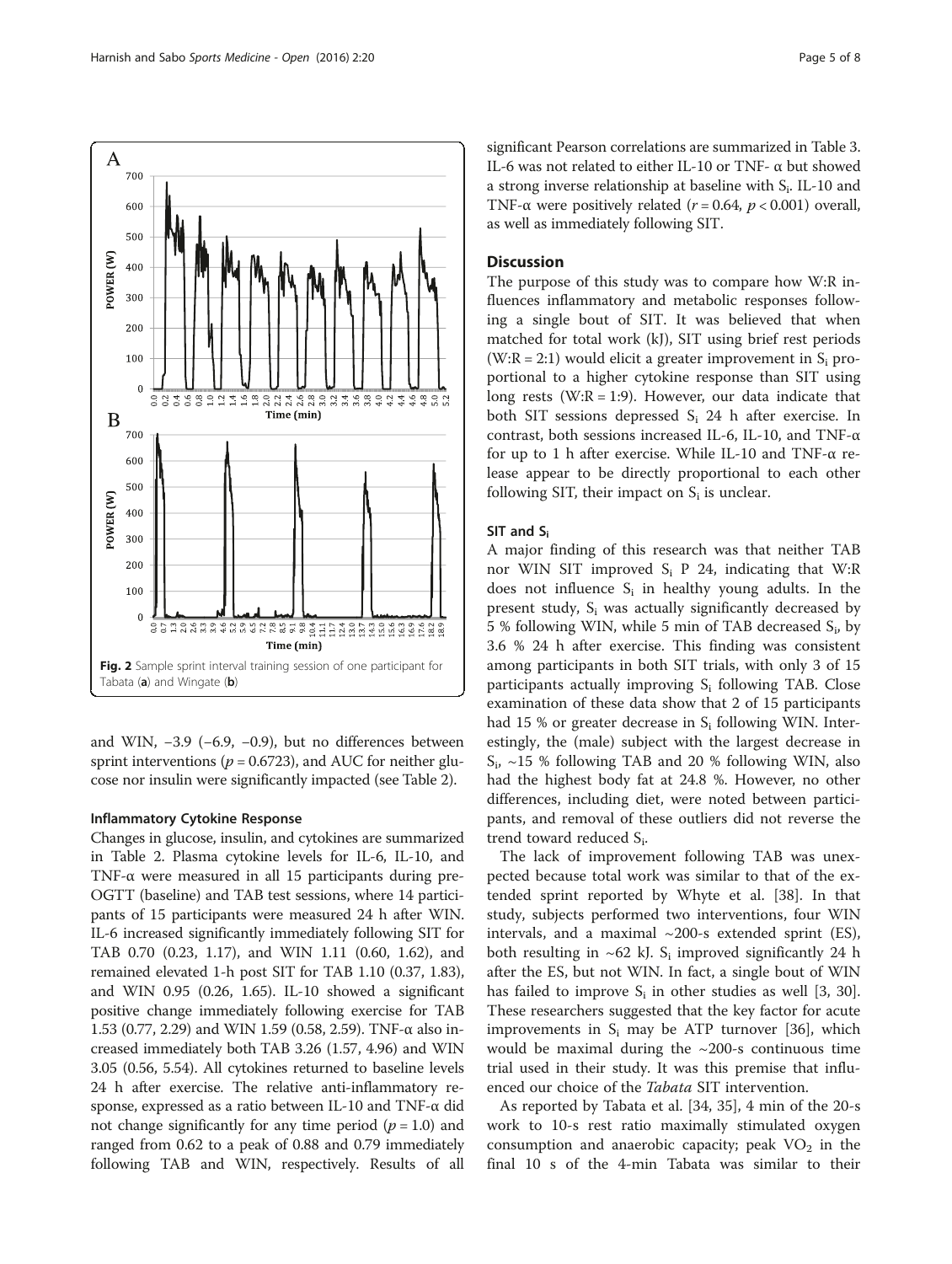<span id="page-5-0"></span>

| Measure                      |              | Change<br>Tabata                 | Change                      | Group comparison |
|------------------------------|--------------|----------------------------------|-----------------------------|------------------|
|                              | Baseline     |                                  | Wingate                     |                  |
| Insulin sensitivity          | 75.9 (3.2)   | $-2.8$ $(-5.1, -0.5)^{a}$        | $-3.9$ $(-6.9, -0.9)^{a}$   | 0.5115           |
| Glucose AUC                  | 444.1 (78.9) | $-17.8$ ( $-12.90$ , 48.4)       | $-14.8$ ( $-35.6$ , 27.8)   | 0.3228           |
| Insulin AUC                  | 91.9(55.2)   | $-12.4 (-6.5, 31.2)$             | $-4.7$ ( $-17.45$ , 19.0)   | 0.3494           |
| Cytokine response            |              |                                  |                             |                  |
| $IL-6$ (pg m $I^{-1}$ )      | 0.85(0.48)   |                                  |                             |                  |
| Post 0                       |              | $0.70$ (0.23, 1.17) <sup>b</sup> | 1.11 $(0.60, 1.62)^b$       | 0.9091           |
| Post 1 h                     |              | 1.10 $(0.37,1.83)^{b}$           | 0.95 $(0.26, 1.65)^{b}$     | 0.9991           |
| Post 24 h                    |              | $-0.13$ $(-0.38, 0.13)$          | $0.47$ $(-0.34, 1.28)$      | 0.6706           |
| $IL-10$ (pg m $I^{-1}$ )     | 3.69(1.46)   |                                  |                             |                  |
| Post 0                       |              | 1.53 $(0.77, 2.29)^{b}$          | 1.59 $(0.58, 2.59)^b$       | 1.0000           |
| Post 1 h                     |              | $-0.4091(-2.050, 1.23)$          | $0.31 (-0.56, 1.18)$        | 0.8771           |
| Post 24 h                    |              | $-0.56$ $(-1.37, 0.23)$          | $-0.03$ $(-0.79, 0.73)$     | 0.9538           |
| TNF-a (pg ml <sup>-1</sup> ) | 3.96(3.45)   |                                  |                             |                  |
| Post 0                       |              | 3.26 (1.57, 4.96)                | 3.05 (0.56, 5.54)           | 1.0000           |
| Post 1 h                     |              | $-1.41$ $(-3.93, 1.11)$          | $-0.94 (-3.22, 1.35)$       | 0.9993           |
| Post 24 h                    |              | $-0.59$ $(-2.72, 1.53)$          | $0.08$ ( $-2.03$ , $2.20$ ) | 0.9973           |

Group comparison  $p$  values indicate there were no differences between sprint groups

95 % CI changes that failed to cross 0 (i.e., 0 change) were considered significant with a significant decrease above baseline

<sup>b</sup>95 % CI changes that failed to cross 0 (i.e., 0 change) were considered significant with a significant increase above baseline

participants' VO<sub>2max</sub>, as was the accumulated  $O_2$  deficit. In order to match work in our study, our TAB SIT session lasted an additional 50 s (i.e., two 20-s sprints), with a total duration exceeding Whyte's ES but likely maximally stimulating mitochondrial ATP production. Therefore, work and ATP turnover may not be critical factors at play. Of particular note, however, Whyte et al. [[38\]](#page-7-0) enrolled overweight and obese male participants, while we studied healthy young adults, who were relatively lean (body fat  $% = 16.9$ ). Not surprisingly, the outlier showing the greatest drop in  $S_i$  following TAB also had the highest body fat at nearly 25 %. Therefore, overweight and obese individuals may be more responsive to single bouts of SIT than lean individuals. Changes in  $S_i$ 

Table 3 Summary of significant Pearson correlation coefficients

| Independent variable | Dependent variable      | $\mathsf{r}$ | p value  |
|----------------------|-------------------------|--------------|----------|
| Baseline IL-6        | Baseline S <sub>i</sub> | $r = -0.65$  |          |
| $TNF-a$              | $II - 10$               | $r = 0.64$   | < 0.0001 |
| Tabata               |                         |              |          |
| $TNF-a P$            | $II - 10$               | $r = 0.83$   | 0.0027   |
| TNF- $\alpha$ P 24   | $II - 10$               | $r = 0.76$   | 0.0472   |
| Wingate              |                         |              |          |
| $TNF-a P$            | $II - 10$               | $r = 0.93$   | 0.0001   |

No other significant relationships were observed

B baseline, P immediately post exercise, P 24 24 h post exercise

following a single session of SIT are more complex and warrant further investigation.

#### SIT Impact on the Inflammatory Response

Another major finding of this study was that W:R does not alter the effect on inflammatory cytokine release following SIT, as there were no differences between SIT groups for any cytokine measured. In addition, we noted that IL-10 release was not dependent on IL-6 but that increases in IL-10 immediately following SIT were directly proportional to TNF- $\alpha$  (r = 0.64, p < 0.001), supporting, in part, the findings of Lira et al. [\[19](#page-7-0)], but not other SIT research. For example, prior research by Meckel et al. [\[22](#page-7-0), [23](#page-7-0)] and Nemet et al. [[24](#page-7-0)] reported that running sprint exercise significantly increased IL-6 1 h after exercise but did not influence IL-10 [\[24\]](#page-7-0) in trained men and women. In contrast, Brestoff et al. [[3\]](#page-7-0) showed that a session of five Wingate sprints (1:9 W:R) did not alter IL-6 or TNF-α release after exercise in recreationally active men and women. Most recently, however, Lira et al. [[19\]](#page-7-0) reported a similar significant increase in IL-10 immediately following lower extremity Wingate sprints, but not upper extremity sprints; they also failed to show an increase in TNF-α.

A major premise of cytokine release following endurance exercise is that IL-6 is released directly from the muscle, making it a myokine [[26\]](#page-7-0), and that this release from the muscle influences its anti-inflammatory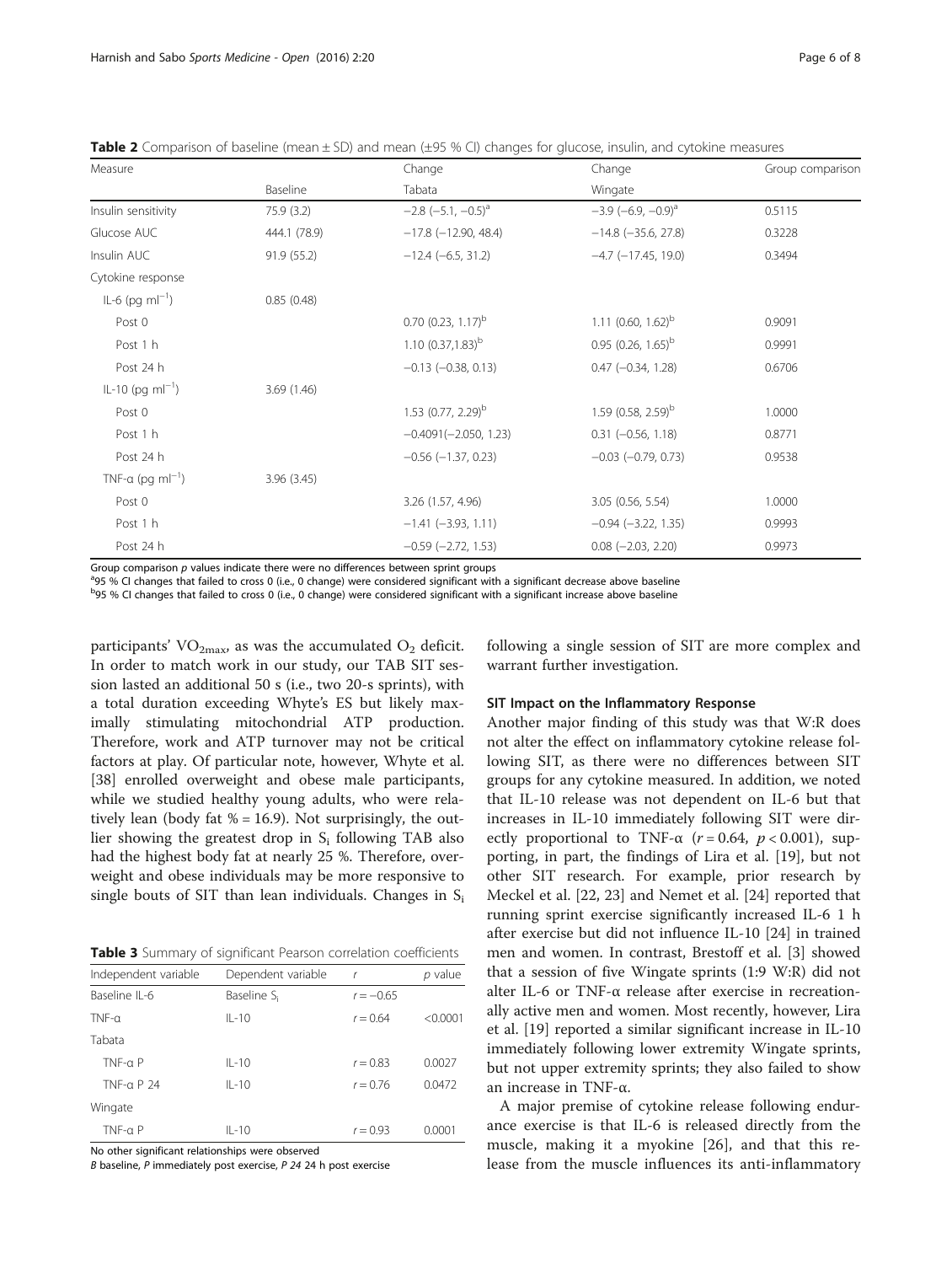role [[27, 28](#page-7-0)]. Further, IL-6 is believed to be a stimulant to IL-10 release, which is a known inhibitor of TNF- $\alpha$  [1, [7, 32](#page-7-0)]. These data suggest that SIT, regardless of W:R, results in a nearly 60 % increase in TNF-α immediately following exercise, as well as a similar increase in IL-10, which leads to a consistent yet insignificant increase in the IL-10-to-TNF-α ratio. This finding is important for two reasons. First, it supports recently published data indicating that IL-10 increases following intense exercise independent of IL-6. Second, it suggests that IL-10 may increase in response to TNF-α. The latter is supported by our data showing that both IL-10 and TNF-α increased significantly immediately after both TAB and WIN, which is then followed by a significant decrease in TNF-α 1 h after exercise. Furthermore, IL-10 levels were strongly related ( $r = 0.87$ ,  $p < 0.005$ ) to TNF- $\alpha$ immediately following both SIT sessions, which is not surprising, as IL-10 has been shown to be a potent mediator of TNF-α [1, [7\]](#page-7-0). A pro-inflammatory response, though transient, may be an important stimulus for long-term adaptation [[5\]](#page-7-0), similar to the role reactive oxygen species, like  $H_2O_2$ , and lactate accumulation, play in mitochondrial biogenesis [[17, 20](#page-7-0)]. It is also possible it simply reflects increased glycogenolysis and lipolysis [\[21](#page-7-0)].

#### SIT: Inflammation and Glucose Regulation

Presently, our understanding of cytokine release following SIT is limited, and any relationship to acute improvement in  $S_i$  is largely based on endurance exercise studies [[10, 26](#page-7-0), [28, 32](#page-7-0)]. Our data indicate that SIT does not have an acute impact on IL-6 release, nor does acute SIT influence on  $S_i$ , regardless of W:R. Additionally, there was no relationship between cytokine release and Si, suggesting that inflammatory cytokines do not play a significant role in the improved  $S_i$  seen in SIT studies of at least 2 weeks [\[2, 30](#page-7-0), [37](#page-7-0), [39](#page-7-0)]. Newly published data indicate a disruption in the sarcoplasmic reticulum (SR) following a single bout of SIT [\[29\]](#page-7-0). The disruption in the SR has been postulated as the trigger for reported improvements in the chronic endurance performance and metabolic function following two or more weeks of SIT [[4, 29\]](#page-7-0). For example, Coffey and Hawley [[5\]](#page-7-0) outlined four distinct signals for mitochondrial biogenesis and improved glucose regulation, including mechanical stretch, increased intramuscular calcium concentration, reduced muscle ATP concentrations, and an increase in ROS, or other disruptions to muscle homeostasis. While Place et al. [\[29\]](#page-7-0) reported the latter two signals in their recent work, only the last would support the role of inflammatory cytokines in this process. Nonetheless, far more work is needed before direct conclusions can be drawn.

These results add to a growing body of literature elucidating the inflammatory response following SIT and its possible role in the chronic training improvements reported from a variety of sprint protocols. While intriguing, our results represent a relatively healthy population of college-age adults. The fact that these data seem to contrast those of Meckel et al. [[22](#page-7-0), [23](#page-7-0)], who studied sprint training in elite athletes during run SIT, indicates that population characteristics, fitness level, and mode likely influence inflammation in SIT. The results in the present investigation demonstrate the need for examining a number of mechanisms in various populations to better understand the possible health benefits of SIT.

# Conclusions

In conclusion, our data indicate that W:R does not significantly alter the metabolic and inflammatory responses following SIT of similar work. Moreover, it appears that despite rapid increases in IL-6 and IL-10, SIT actually suppressed  $S_i$  24 h after exercise. The rapid peaks in TNF-α and IL-10 are supported by data published for Wingate SIT [\[19\]](#page-7-0) and are more akin to the release pattern seen during sepsis [1, [7](#page-7-0), [11\]](#page-7-0). It is unclear, however, whether the cytokine release pattern represents a pro-inflammatory environment or merely relates to increased substrate mobilization. Nonetheless, the postexercise environment may be an important stimulus for long-term positive adaption to high-intensity sprint and interval training regimens.

#### Competing Interests

The authors declare that they have no competing interests.

#### Authors' Contributions

CH was involved in all aspects of this research, including the conception, design, data collection and analysis, as well as writing. RS was involved in the design and data analysis editing of this manuscript. Both authors read and approved the final manuscript.

#### Acknowledgements

We wish to thank David Morries for his dedication to the project. This study could not have been completed without the support of Virginia Commonwealth University's Center for Clinical and Translational research grant #UL1TR000058, National Center for Advancing Translational Sciences, as well as the technical and nursing support by the VCU Clinical Research Service Unit. In addition, this study received support from the VCU Dept. of Kinesiology and Health Sciences, SRM USA, and R&D, Inc, as well as crowd funding support through Experiment.com.

#### Author details

<sup>1</sup>Department of Health and Human Performance, Ferrum College, Ferrum, VA 24088, USA. <sup>2</sup>Department of Biostatistics, Virginia Commonwealth University Richmond, VA 23298, USA.

#### Received: 4 September 2015 Accepted: 22 February 2016 Published online: 01 March 2016

#### References

Armstrong L, Jordan N, Millar A. Interleukin 10 (IL-10) regulation of tumor necrosis factor alpha (TNF-alpha) from human alveolar macrophages and peripheral blood monocytes. Thorax. 1996;51(2):143–9.